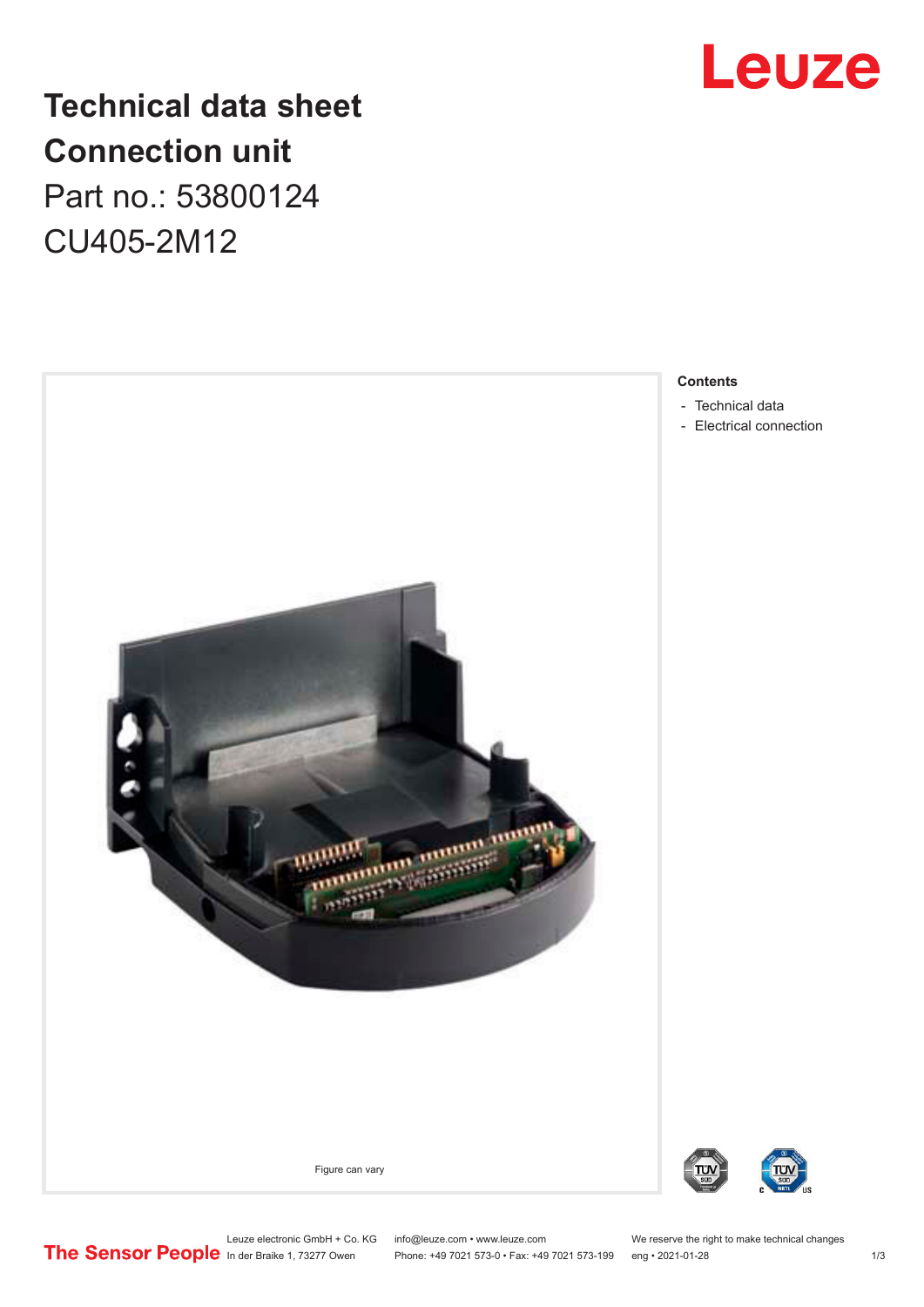# <span id="page-1-0"></span>**Technical data**

# Leuze

#### **Basic data**

| Suitable for                           | RSL 410 safety laser scanner |
|----------------------------------------|------------------------------|
| <b>Connection</b>                      |                              |
| <b>Number of connections</b>           | 3 Piece(s)                   |
|                                        |                              |
| <b>Connection 1</b><br><b>Function</b> | Machine interface            |
|                                        | Connector                    |
| <b>Type of connection</b>              |                              |
| <b>Thread size</b>                     | M <sub>12</sub>              |
| <b>Type</b>                            | Male                         |
| <b>Material</b>                        | Metal                        |
| No. of pins                            | 4-pin                        |
| Encoding                               | A-coded                      |
|                                        |                              |
| <b>Connection 2</b>                    |                              |
| <b>Function</b>                        | Machine interface            |
| Type of connection                     | Connector                    |
| <b>Thread size</b>                     | M <sub>12</sub>              |
| <b>Type</b>                            | Male                         |
| <b>Material</b>                        | Metal                        |
| No. of pins                            | 4-pin                        |
| Encoding                               | A-coded                      |
|                                        |                              |
| <b>Connection 3</b>                    |                              |
| <b>Function</b>                        | Data interface               |
| Type of connection                     | Connector                    |
| <b>Thread size</b>                     | M12                          |
| <b>Type</b>                            | Female                       |
| <b>Material</b>                        | Metal                        |
| No. of pins                            | 4-pin                        |
| Encoding                               | D-coded                      |

| <b>Mechanical data</b> |  |
|------------------------|--|
|------------------------|--|

| Dimension (W x H x L)    | 140.2 mm x 72.8 mm x 140.3 mm |
|--------------------------|-------------------------------|
| <b>Housing material</b>  | Metal                         |
| <b>Metal housing</b>     | Diecast zinc                  |
| <b>Housing color</b>     | <b>Black</b>                  |
| <b>Type of fastening</b> | Bayonet system                |
|                          |                               |

#### **Classification**

| <b>Customs tariff number</b> | 85389099 |
|------------------------------|----------|
| eCl@ss 5.1.4                 | 27279090 |
| eC <sub>1</sub> @ss 8.0      | 27279090 |
| eCl@ss 9.0                   | 27279090 |
| eCl@ss 10.0                  | 27272791 |
| eCl@ss 11.0                  | 27272791 |
| <b>ETIM 5.0</b>              | EC002498 |
| <b>ETIM 6.0</b>              | EC003015 |
| <b>ETIM 7.0</b>              | EC003015 |

## **Electrical connection**

| <b>Connection 1</b>      | X <sub>1</sub>    |
|--------------------------|-------------------|
| <b>Function</b>          | Machine interface |
| Type of connection       | Connector         |
| <b>Thread size</b>       | M12               |
| <b>Type</b>              | Male              |
| <b>Material</b>          | Metal             |
| No. of pins              | 4-pin             |
| Encoding                 | A-coded           |
| <b>Connector housing</b> | <b>FE/SHIELD</b>  |
|                          |                   |

### **Pin Pin assignment Conductor Conductor Color**

| <b>Conductor color</b> |  |
|------------------------|--|
|                        |  |

| $+24$ V DC | Brown        |
|------------|--------------|
| OSSDA2     | White        |
| 0 V        | Blue         |
| OSSDA1     | <b>Black</b> |
|            |              |